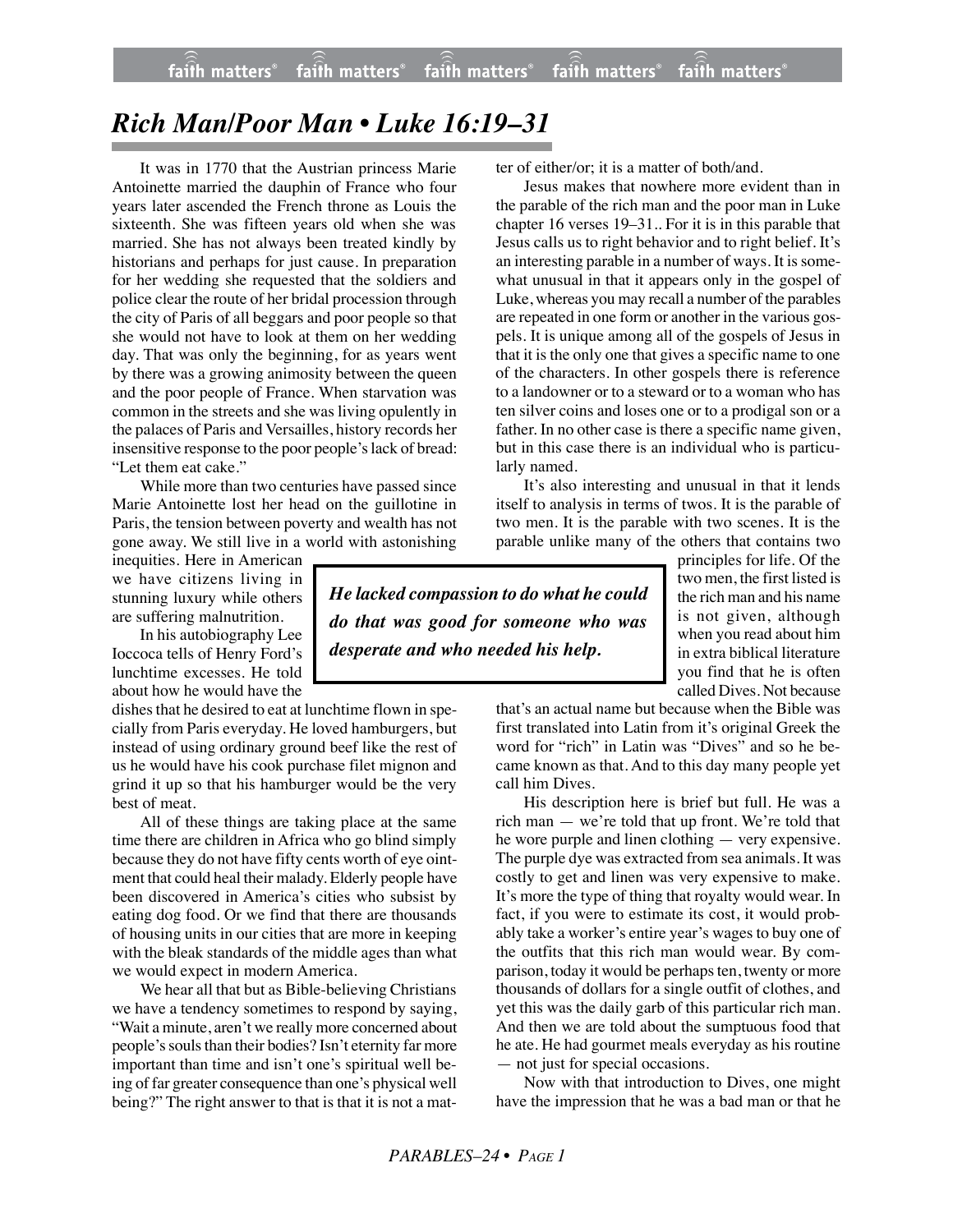did wicked things. Although actually nothing of the sort here is said. We are not told that he cheated his employees with unfair wages. We are not told that he failed to give alms to the poor or that he neglected to pay his Jewish tithe. We are not told that he gained his money by any sinful method — none of those things at all. In fact, we might even say that there was a good side to him in that he did not in the story chase Lazarus, the poor man, away. He at least let him stay at his gate. Dive's sin was not so much in the evil that he did but in the good that he failed to do. He was never responsible to Lazarus. He never bothered to get to know him or help him.

Let me tell you that this parable makes me uncomfortable. It makes me uncomfortable to read it and it may make you uncomfortable to read it. I look at my own luxuries and I look at the clothes that I wear and the food that I eat and as I read this I'll tell you honestly that I am convicted. I'm convicted that too many times in my own life I am so busy avoiding doing evil that I often do not have the inclination to do good. And I think to myself that if that were to be a measure of one's life that at the best my score would be zero.

You might have some of the same thoughts and feelings. For I suspect that you also have your Lazarus as part of your life. In all probability it is not a starving beggar, but perhaps it is the child of a single parent family down the street whose delinquency you suspect and whose presence you avoid. You might even have installed a security system at your house or double locks on your doors to make sure that while you're away that child does not break in and take that which is of value to you. Or maybe in someone else's case the Lazarus is an alcoholic employee at work, someone whom you have been benevolent enough to not turn in to the boss, but nevertheless someone whom you have gone out of your way to avoid. You're careful not to sit at his table at lunchtime and you park at the other side of the lot at the beginning of the day so that you do not have to have anything to do with him and his particular problems.

You see, it's convicting to hear Jesus talk about Dives — not because he's criticized for having money but because he lacked compassion. He lacked compassion to do what he could do that was good for someone who was desperate and who needed his help. When I think of compassion I have a tendency to become somewhat defensive and to argue back, "But I do pray for him and I am concerned about people in the distant parts of the world. I give money so that the people in India may have food and I do my best so that the people of China may have the gospel." But what about the Lazarus who's at our doorstep? In some ways it is far easier to be compassionate for those who are distant than for those who are near.

Those of you who are literature buffs may have read some of the writings of Leo Tolstoy. Tolstoy has been described by at least one critic as the apostle of love for the sense of compassion in which he wrote about the people of his native Russia and other hurting people in the world. Yet his wife wrote, "What amazing understanding in his writings of the psychological life of the people, and what lack of understanding and indifference to the life of the people nearest him." And then an even more extraordinary indictment for a wife to write: "I do not believe in his goodness nor his love of humanity."

The second man in the parable is Lazarus, the poor man — not to be confused with the more famous Lazarus who was raised from the dead after Jesus didn't make it in time to Bethany. Lazarus actually was a common name in those days in Palestine. It is the Greek equivalent to the Hebrew name Eleazer which means "God has helped."

Physically Lazarus was a miserable man. He was poor and sick. Interestingly enough, there is nothing in the story to indicate that either his poverty or his ill health were of his own doing any more than Dive's wealth and health were of his own doing. It's simply that both men were in opposite circumstances and that's just the way they were.

In order to do something about his poverty and sickness Lazarus located himself at the portico of the rich man's mansion. Either by the grace or the neglect of the owner of that mansion he was allowed to wait there for scraps of leftover food. His only friends were the neighborhood dogs who came and perhaps with some type of canine curiosity or maybe even some measure of love licked his sores as he waited for the crumbs to fall from the table of the lord of the manor.

In those days when people ate they did not use knives and forks as we do here in the west, but they ate with their hands. As a result their hands became dirty with the food that they were eating. The wealthy people wiped their hands on loaves of bread, which were then thrown away. It was this discarded bread that Lazarus hoped that he would be able to get.

Perhaps the most intriguing characteristic of this Lazarus was neither his illness nor his poverty but his silence. For in this parable he never speaks. He never complaints about his poverty or disease or condemns Dives for his wealth or lack of compassion. Even in the afterlife that is recorded here there is no indication that he sought vengeance against the man who could have treated him better. He seeks no revenge. He is a man who is simply content to trust God for everything.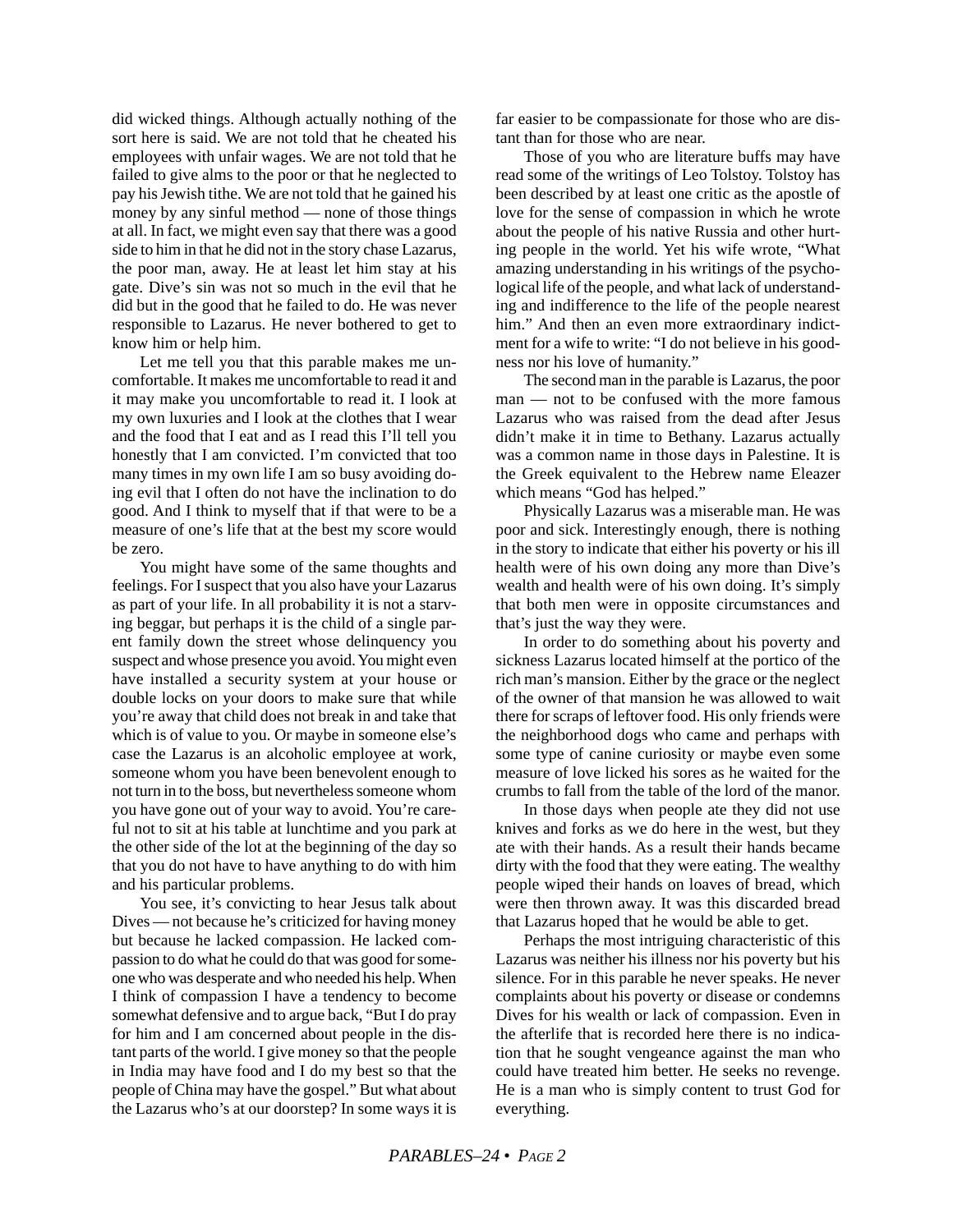I suspect there are more Lazaruses in our world than we know. They are the ones we seek to avoid who have not because of their own choices ended up in the circumstances they are in because of their own choices. They did not choose their disease or their class or their race or their poverty. They did not choose to be born in Bangladesh or war stricken Eritrea rather than the United States.

May I ask you a personal and pointed question? With which of the two men in the parable do you most identify? If this parable were cast as a play, do you think that you would be chosen to play the part of Lazarus the poor man or Dives the rich man? I think most of us would be more like Dives. I'm not trying to lay on feelings of guilt here but reminding us that Jesus calls us to right behavior. It's a parable to tell us that God wants us to do more than avoid sin. He wants us to do good. And it's concerned not just about the suffering masses of humanity on some distant continent but also about the Lazarus that at our doorstep.

We've looked at two men: Dives the rich man and Lazarus the poor man. The parable also tells us of two scenes: the first of life and the second of death. The scene of life is depicted in verses 19 to 21 and we have covered most of the information in considering these two men, although there are some interesting observations that I suppose could be added. It seems to me that we cannot help but be impressed that there is a relationship between life and death. They are not isolated volumes on separate shelves of the library. Life relates to death and death relates to life. Memories continue and relationships are not forgotten.

I also have to observe that life goes on even when some of the key characters are missing. On those days when I think of my own death I become somewhat disturbed to realize that while my loss would be grieved by those to whom I'm especially important, for most people life would be no different. Planes

would still take off and land, the newspaper would still be published, the sun would rise and set — life would go on without me just as it did here in the parable for the remaining five of the six brothers. Their lives were not particularly changed because Lazarus was dead for they may not have even known him, but they certainly knew about the death of their brother Dives. However, they didn't change their living. They lived the same way as they had before, and they neglected both his death and it's implications as well as the writings of Moses and the prophets.

But the powerful scene of this parable is not the

life scene but the death scene. It's the stuff from which Dante's "Inferno" is made. For here are two men existing in a post death state. They are awake and conscious and able to communicate and to remember. Dives is in horrible torment: miserable with thirst and surrounded by flames. Lazarus by sharpest contrast is with Abraham, the patriarch of the Jewish nation. We are told that he is resting on Abraham's bosom hardly a western type of expression. It reminds us of pictures of the Last Supper where the apostle John has his head on Jesus' chest.

There is a great chasm between those in bliss and those in torment. In the scene of death, Dives asks Abraham to send Lazarus with just a drop of water to cool Dives' tongue. And Abraham says, "No, it's too late for that. You had your good life and that's gone and now you're in torment. Lazarus was in torment and now that is gone and his good life has arrived." Dives speaks again, "Send him back so that he can tell my brothers what it's like." He thought if they knew what it was like where he now was, they would live their lives quite differently. (It's interesting that Dives still thinks of Lazarus as a servant who should do his bidding.)

All of this is sobering, for it's a graphic depiction of the dual destinies of the wicked and the righteous. It raises a multitude of practical and theological questions. Put on your theological thinking caps for a moment and let me share with you that there is a basic principle for the interpretation of the New Testament parables of Jesus. The literary device is to seek to communicate a primary truth. The small details of the parables cannot stand alone nor ought they be expected

*If this parable were cast as a play, do you think that you would be chosen to play the part of Lazarus the poor man or Dives the rich man?*

to. They do not teach doctrine or theology but simply support the primary truth that the parable is telling.

We need to understand that this is not a parable about hell's temperatures or torments. We cannot con-

clude that there can be conversations between heaven and hell. It is not doctrinal teaching here but background to make the parable's point. That being said, we may still safely surmise that the destiny of the wicked is terrible and that the destiny of the righteous is wonderful, but the primary thrust is that Jesus calls us to right behavior and to right belief.

Eternal destiny is serious stuff. We think a great deal about what we wear and what we eat; we become consumed with our jobs, our friendships and our relationships and all the things that make up this life. But the truth of it is that eternity is far more important. By